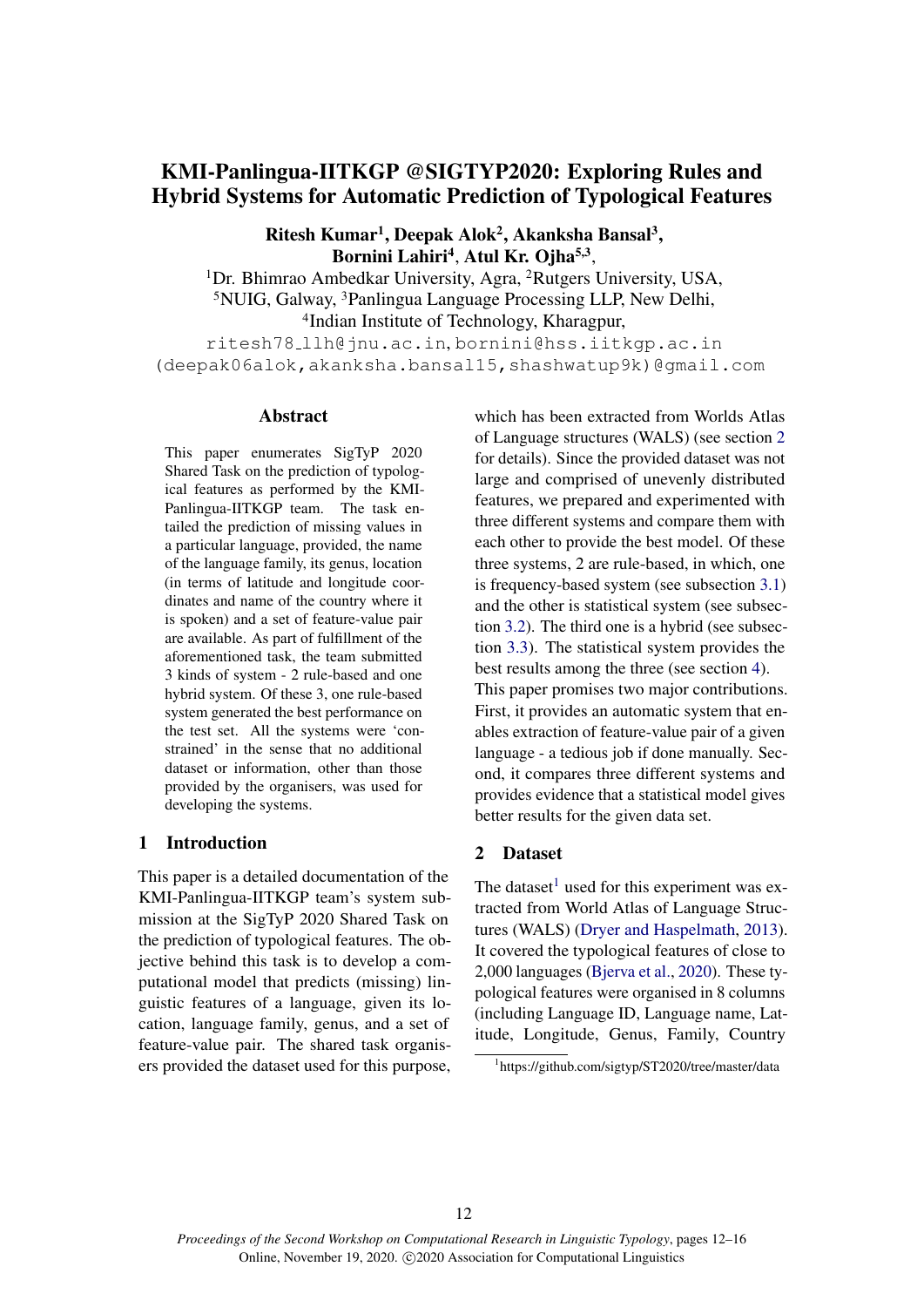Codes, and feature-value. The feature values were separated by '∣' for each language). The task was divided into two sub-tasks: (a) Constrained and (b) Unconstrained. The dataset was sub-divided into training, dev, and test sets. Out of 1,125 training instances, Genus had 280 different features, Country had 258 different features, Family had 127 different features and Features had 185 different feature-values. Out of 84 dev instances, Genus had 50 different features, Country had 32, Family had 36, while Features had 182 different feature-values. Out of 149 test instances, Genus had 42 different features, Country had 30, Family had 35, while Features had 183 different feature-values ( see Table [1\)](#page-1-2).

<span id="page-1-2"></span>

|                 | Genus        | Family | Country | <b>Features</b> |
|-----------------|--------------|--------|---------|-----------------|
| <b>Training</b> |              |        |         | 85              |
| Dev             | $50^{\circ}$ | 36     |         |                 |
| Test            |              | 35     |         | 83              |

Table 1: Statistics of the dataset at Genus, Family, Country and Features

# 3 Experiments

Our task consisted of 3 experiments and this section enumerates and discusses each one of the systems in detail. All the 3 systems are based on the notion of shared typological properties of languages belonging to the same language family (or sub-family, represented as genus in the dataset) and shared areal properties of languages belonging to different language families but being in regular contact by virtue of being in close contact, mainly because of speakers residing in close geographical proximity.

#### <span id="page-1-0"></span>3.1 Baseline System

Our baseline system is a frequency-based system that makes use of the language family and genus-based typological properties to predict the grammatical features of a given lan-

guage. In the training phase, for each feature, frequency of each of its value in each of the language family and genus is calculated and stored. During the prediction, for a specific feature in a given language (under the given language family and genus), the feature value with the maximum frequency within that genus (or language family, if the genus does not occur in the training data) is predicted as the value for the concerned feature. If neither the language family nor the genus occurs during the training phase then a default value of the feature is predicted by the system.

#### <span id="page-1-1"></span>3.2 Statistical System

The statistical system is an extension of our baseline system where the absence of both the language family and the genus in the training data is handled in a more principled way. In such cases, we made use of the 'distance' between two languages to decide on the feature values. The training phase for this system is exactly the same as that of our baseline system. However, during prediction, the following steps are taken -

- 1. Step 1: As in the case of the baseline system, if the genus of the language whose feature is to be predicted is seen during the training phase and if the feature that is to be predicted was seen in that genus during the training phase then the value that was most frequent for that genus-feature combination is predicted as the value for the current case. In case the genus of the language or the concerned feature was not seen in the genus then the same step is carried out with the language family. If neither genus-feature nor family-feature combination is seen in the training phase then we move to Step 2.
- 2. Step 2: In the second step, based on the latitude and longitude position of the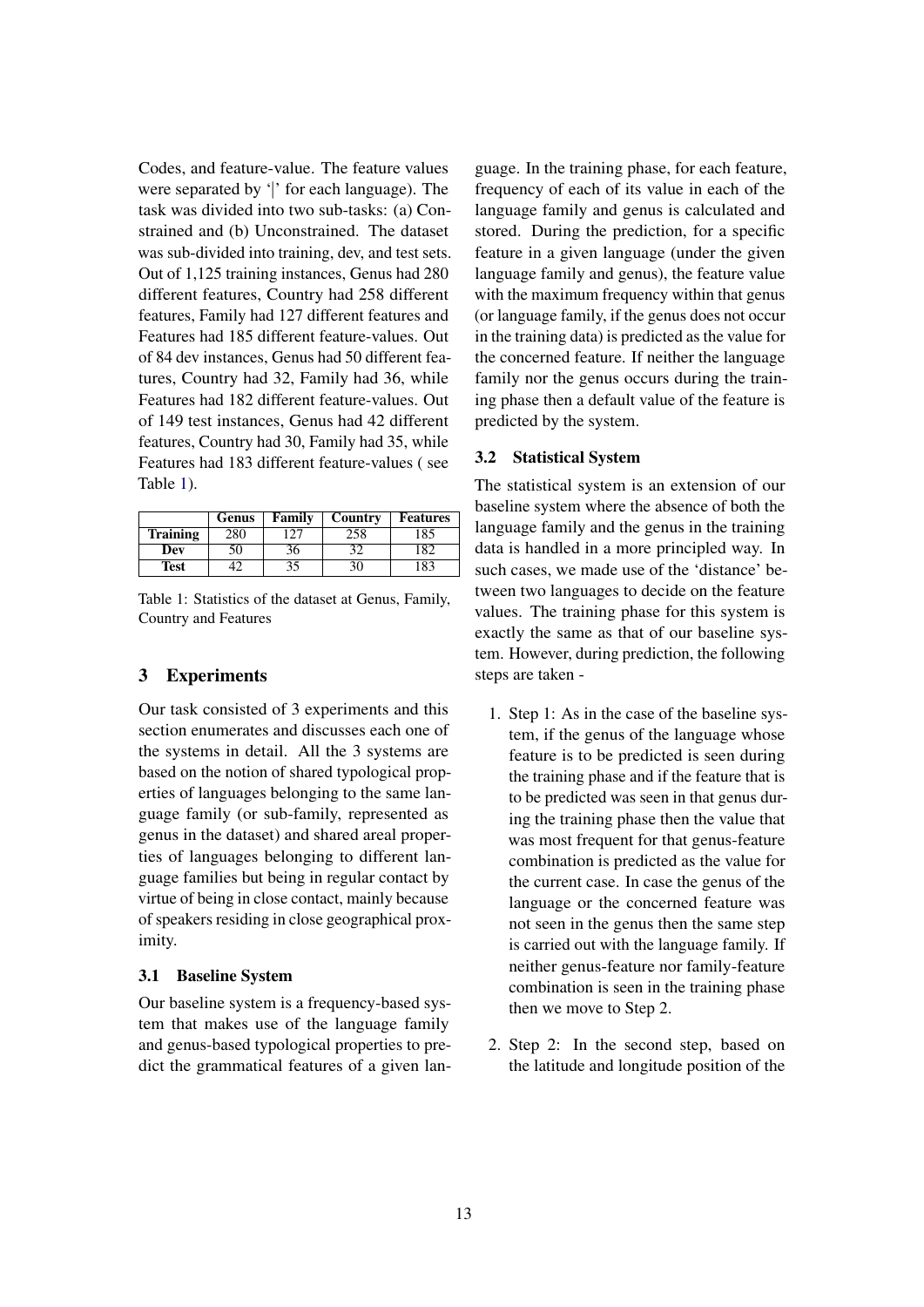given language, the Haversine distance between the language for which the feature value is to be predicted, and all the other languages in the training set, is calculated. Then we take the language families and genus of the four closest languages. We look at the frequency of each feature value across these four closest language families and the value with the maximum frequency is predicted as the correct feature value. The choice of four closest language families is established experimentally, by looking at numbers from 1 - 10 and deciding on the basis of best performance with the train set. If the feature is not found in these four closest language families then we move to step 3.

3. Step 3: In the third step, we look at the closest language family and genus which has the feature that we are trying to predict. The system takes the feature value with the maximum frequency and predict that, as the value for the feature. In this and the previous step, it is to be noted that each feature may have multiple values in a specific language family and genus - as such the value which occurs in the maximum number of languages of that family and genus is the one that is considered most frequent and, hence, predicted.

#### <span id="page-2-0"></span>3.3 Hybrid System

For the hybrid system, we trained 180 different classifiers for the 180 features, which were present in the training set. Since it was not a huge dataset, with quite uneven distribution of each features and the features for training were also limited, we used SVM [\(Pedregosa et al.,](#page-4-1) [2011\)](#page-4-1), [\(Buitinck et al.,](#page-3-1) [2013\)](#page-3-1) for training each of the classifier. We experimented with different c-values from 0.001 - 10. For each feature, there were 1,100 training data points (each data point for each language in the dataset). We

used the normalised Haversine distance (calculated using the coordinates), language family, genus, country and the other 179 linguistic features as features for training the classifiers. All the features not listed for a specific language was considered absent in that language; otherwise its assigned value was used for training. As mentioned earlier, since the dataset was imbalanced and some features were adequately represented while others occurred only a few times in the dataset, the performance of the classifiers accordingly varied from approx 0.30 - 0.98 (F-score). Clearly, it would not have been possible to use the classifiers that performed too low. As such we decided to use only those classifiers which had an F-score of 0.6 or above; for the other features, the statistical method (outlined in the previous section) was employed. This F-score was again experimentally deduced by looking at the best performance for multiple systems ranging from an all classifier-based system to using only those classifiers with 0.9 or above F1 score. The performance was measured by predicting features in the train set for different languages i.e. the train accuracy was taken as the benchmark for deciding this value.

## <span id="page-2-1"></span>4 Results

Among the three systems, our statistical system performed the best on the test set with a microaverage F-score (see Table [2\)](#page-3-2) of slightly under 0.61 (a 10-point gain over the knn-imputation baseline, 9 point gain over the frequency-based baseline). The hybrid system performed the worst among the three systems with a score of slightly above 0.56.

While we were expecting the hybrid system to work better than the statistical system (since we assumed that it combined the best of both worlds), in the final results, it is the statistical systems (even the most naive one) that perform better than the hybrid systems. This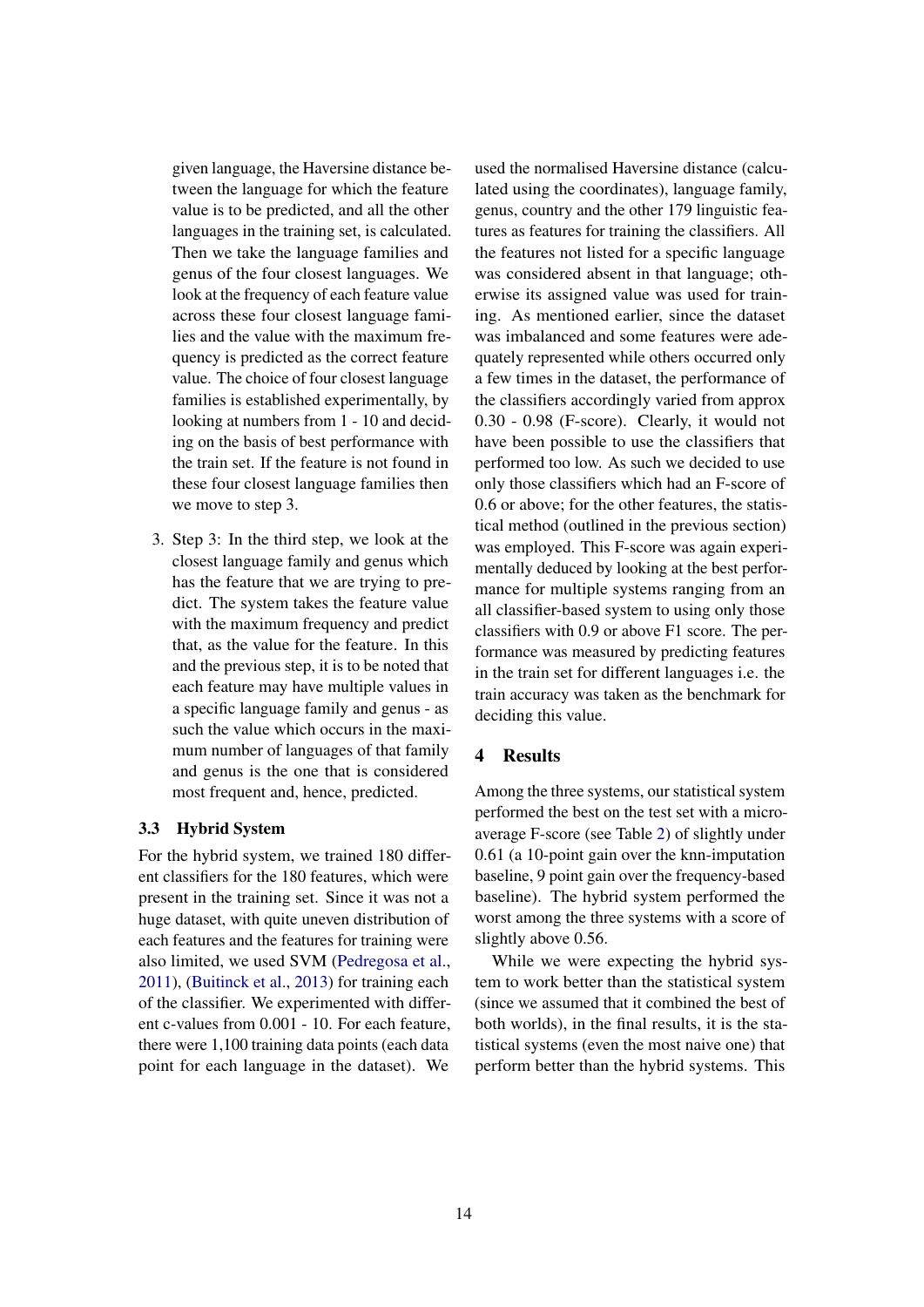<span id="page-3-2"></span>

| <b>Systems</b>                          | <b>Score</b> |
|-----------------------------------------|--------------|
| kmi-panlingua-iitkgp_constrained_rule   | 0.607        |
| kmi-panlingua-iitkgp_constrained_hybrid | 0.562        |
| kmi-panlingua-iitkgp_constrained        | 0.574        |
| frequency-baseline_constrained          | 0.513        |
| knn-imputation-baseline_constrained     | 0.507        |

Table 2: Overall accuracy of the KMI-Panlingua-IITKGP Systems

shows that even in those cases where SVMs have performed reasonably well, the statistical systems have performed equally well or better than the SVMs. There are two takeaways from this -

- Size of Datatset: For some of the features (especially those 2 or 3 values), such as absence of common consonants' or 'number of possessive nouns', SVMs seems to perform quite well. However, other features such as 'Action Nominal Constructions', which have a high number of classes (9 in this case), there were just not sufficient instances of each class to get sufficient discriminating features for adequate classification. One way of handling this could be by looking at the correlation among features and giving higher weightage to the features that are more likely to co-occur with each other.
- Typological and Areal Features: The typological and areal features are derived via systematic study of multiple languages and prior linguistic studies have shown that language families as well as geographically closer languages share certain linguistic features. The statistical system makes use of these generalisations about human language and manages to capture, at least partially, these properties of human languages. This could be one of the reasons why the statistical system performs better than the hybrid system, where sufficient information was not

available to the classifier to make this kind of generalisation. This also provides some kind of explicit validity to the arguments related to the use of typological and areal features for augmenting the NLP systems, especially in low-resource situations. In this case even with minimal data and a rather naive approach our statistical system has outperformed a SVMbased hybrid system - this itself attests the fact that typological and areal features capture a significant generalisation about human languages and they could prove to be very valuable, if used judiciously, for low-resource NLP.

# 5 Conclusion

In this paper, we presented two rule-based systems and one hybrid system to predict typological features of a given language. We demonstrated that the statistical, a rule-based system, gave the best performance on the test set. Only the data set provided by the organisers was used for developing the systems.

# **References**

- <span id="page-3-0"></span>Johannes Bjerva, Elizabeth Salesky, Sabrina Mielke, Aditi Chaudhary, Giuseppe G. A. Celano, Edoardo M. Ponti, Ekaterina Vylomova, Ryan Cotterell, and Isabelle Augenstein. 2020. SIGTYP 2020 Shared Task: Prediction of Typological Features. In *Proceedings of the Second Workshop on Computational Research in Linguistic Typology*. Association for Computational Linguistics.
- <span id="page-3-1"></span>Lars Buitinck, Gilles Louppe, Mathieu Blondel, Fabian Pedregosa, Andreas Mueller, Olivier Grisel, Vlad Niculae, Peter Prettenhofer, Alexandre Gramfort, Jaques Grobler, Robert Layton, Jake VanderPlas, Arnaud Joly, Brian Holt, and Gaël Varoquaux. 2013. API design for machine learning software: experiences from the scikit-learn project. In *ECML PKDD Workshop: Languages for Data Mining and Machine Learning*, pages 108–122.